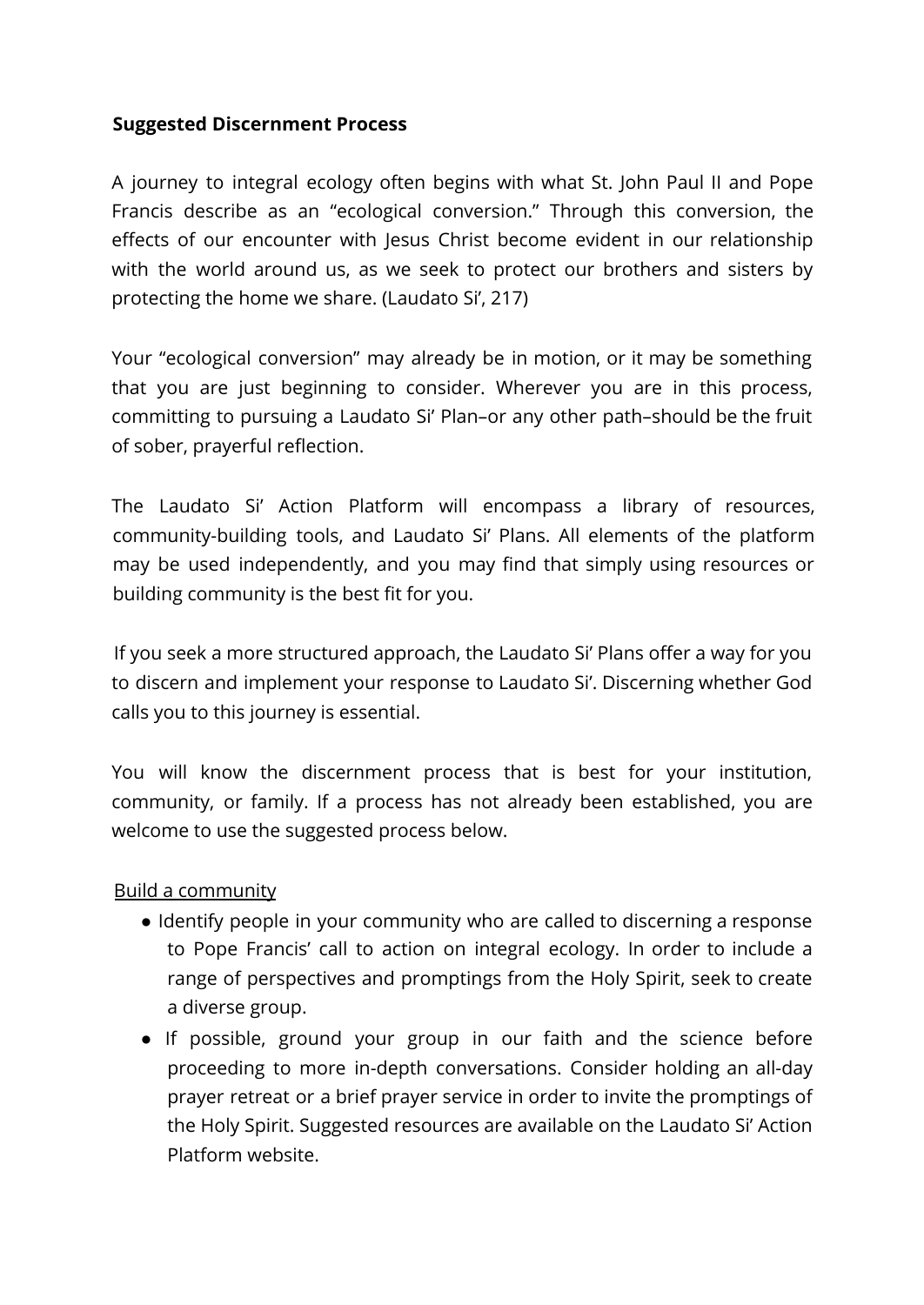- Cultivate an attitude of loving kindness within your group. Strive to speak respectfully and honestly. Share your personal reasons for participating in this process as well as any hopes or fears you may have.
- If possible, seek advice from outside the community. Learn whether your diocese, professional association, or local groups offer other programs. Additional support and relationships may be helpful now, as you discern your commitment, and may also be helpful in the future, as you continue your journey.

### Establish clear processes

- Determine the relationship between your discernment group and your community's leader(s). This is an important step to ensure that there are common expectations and a shared understanding of your group's role.
	- In a large institution or community, your leader may prefer to simply receive a final recommendation from the discernment group, without being directly involved in the process.
	- In a smaller institution or community, your leader may prefer to be directly involved in the work of the group.
	- $\circ$  In a family, it is likely that the leader will be a member of the discernment group.
- Define what will happen as the conclusion of your discernment group's efforts. (For example: Will it make a recommendation to the leader? Will it vote on whether to pursue a Laudato Si' Plan or another path, and will its vote decide the direction for the entire community?)

● Decide on a regular meeting time and place for the discernment group. ● Ensure that each person in the group knows his or her responsibilities. Some ideas for potential areas of responsibility include the following: ○ ensuring the process is grounded in the Holy Spirit and the teachings of the Church,

- recording meeting minutes and ensuring the discernment process stays on track,
- seeking input from members of the community, and
- delivering reports to the leader and other stakeholders.
- Establish a final date for your discernment group to conclude its efforts. It is important to have a clear date when your work concludes and a commitment to the Laudato Si' Plans–or any other program–begins. Depending on the needs of your institution, community, or family, this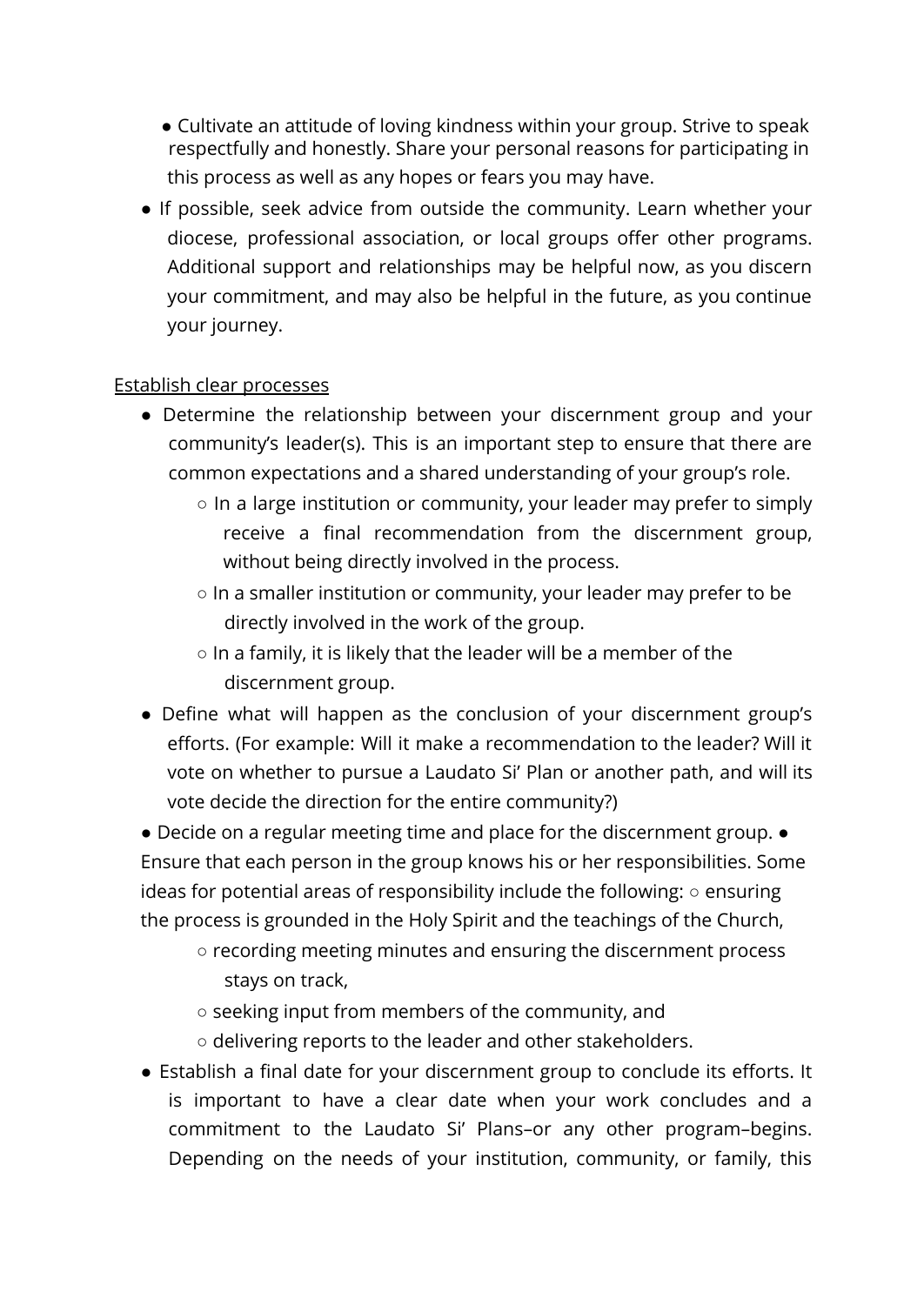date might be just a few days away or several months away. Be sure to take as much time as needed. The journey to integral ecology is a marathon, not a sprint, and it's important to embark on it mindfully. ● You may want to consider how your group will manage disputes and competing priorities. Will you pray together, seek the guidance of a leader, or use some other process?

# Collect feedback

- Speak with community members beyond your small group to get their perspective on how a journey through a Laudato Si' Plan would affect the life of the community.
	- $\circ$  It is important to speak with people whose day-to-day activities would be most affected by this project. For institutions, that might include the heads of facilities, education, social service, and worship departments along with members of the wider community. For families, this might include children and adults within the nuclear family.
	- $\circ$  If possible, strive to also speak with a wider range of community members in order to truly represent the breadth of the community. Depending on your context, this might include parishioners, students, service recipients, or more distant family members.
	- In a larger institution, your conversations with community members might take the form of one-on-one interviews. In a smaller community, you might find that a structured group discussion is more efficient. In a family, a few shared conversations may be sufficient.
- Whatever form your conversations take, be sure to take notes so that you accurately remember and represent others' perspective.
- You might find it helpful to prepare a few points in advance. If so, you're welcome to directly ask the questions in the "reflect together" section below; alternatively, you might prefer to hold a more free-form conversation by covering points such as the following:
	- We're considering embarking on a journey to integral ecology. Through this project, we would create a Plan that helps us develop our relationships with each other, our community, and our Creator, as we seek to protect creation and all who share it.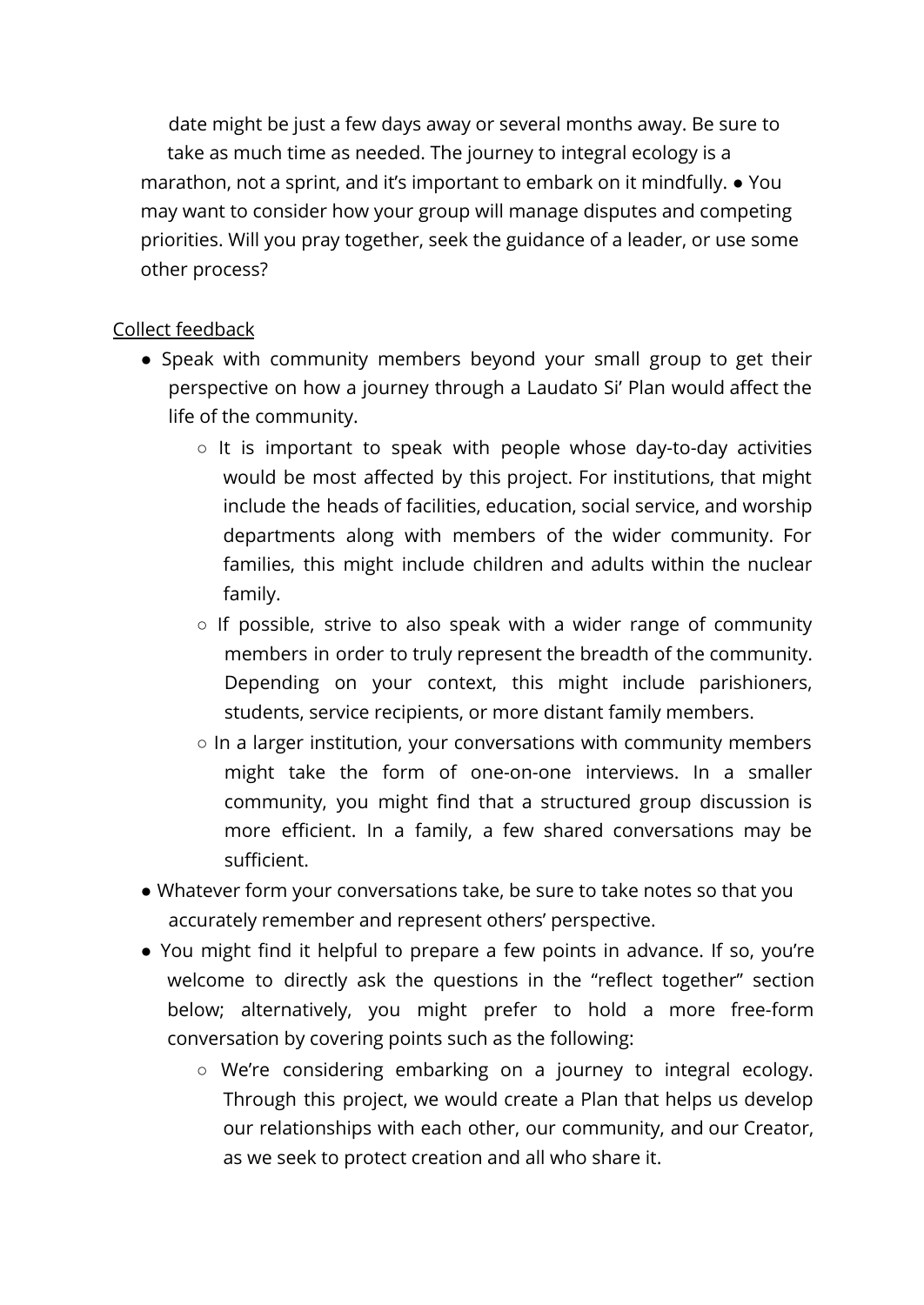- What are your thoughts on our Church's teaching on protecting the most vulnerable? How do you think our social-environmental crisis connects with those teachings?
- What concerns do you have about this proposed project?
- How do you think this project would help us fulfill our mission or help us live our our values?

● However you choose to seek community members' input, be sure to tell them that their collective feedback will inform your discernment. ● As a group, review community members' input together. Consider creative ways of review that can encourage deep reflection on the collective wisdom of the community and invite the movement of the Holy Spirit.  $\circ$  For example, perhaps the questions below could be written on large pieces of paper and taped to the wall. Group members could write which pieces of feedback from community members pertain to each question.

○ As another example, perhaps group members could take turns sharing which of the pieces of feedback from community members most resonated with them, and which pieces of feedback changed their minds on certain topics.

Reflect together

- After collecting community members' input, prepare a document or convene a conversation that will help you organize your thoughts about how developing a Laudato Si' Plan would affect the life of your community.
- You may want to start with the questions below.
	- How would developing a Laudato Si' Plan benefit our relationships with each other?
	- How would developing a Laudato Si' Plan help us protect creation? How would developing a Laudato Si' Plan enable us to better serve our Creator?
	- What existing programs or activities would be enriched through this work?
		- For institutions or communities, this might include youth and adult education, advocacy or social service programs to care for vulnerable people, worship activities such as masses or the provision of prayer guides, facilities-based efforts to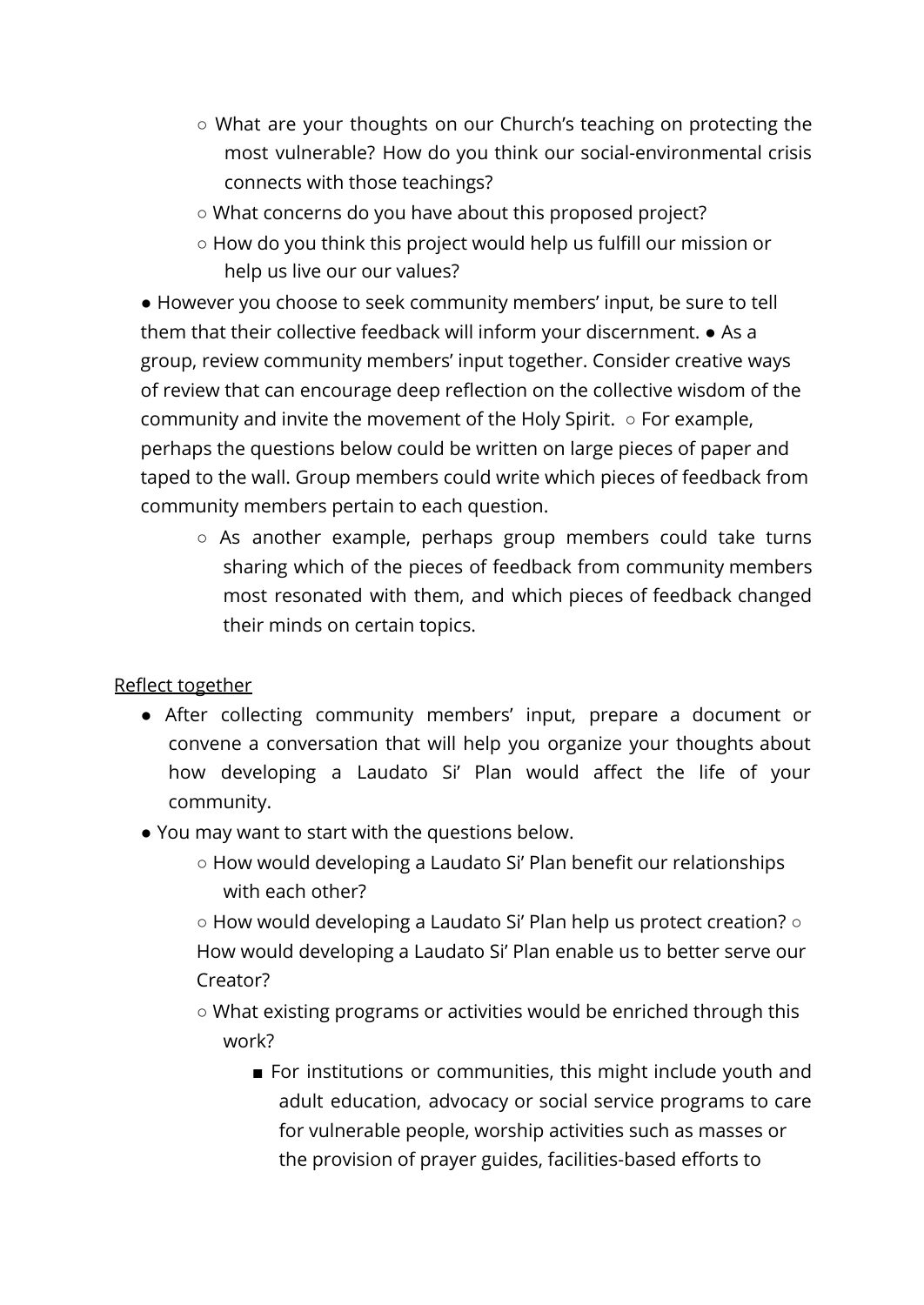lower costs and create more healthful spaces, etc.

- For families, this might include education, connecting with neighbors, prayer and reflection, lowering costs and creating more healthful spaces, etc.
- Looking ahead to the next several years, whom would we need to engage in this project?
	- For institutions, this might include the heads of facilities, education, social service, and worship departments along with members of the wider community.
	- For families, this might include children and adults within and beyond the nuclear family
- How would contributing a few hours per week or month to this project affect these people? What are they be excited about? What concerns do they have, and how can we address those concerns?
- Actions for the Laudato Si' Plan process can be completed for free or at low cost, but in the future we may decide that we want to use some budget for this project. Is budget available? If so, how much? Can this project be included as a standing item in the existing budgeting process?
- Work together as a group to answer these questions and any others that are important to you. Depending on your needs, answering these questions might take several weeks and multiple rounds of input from group members, or it might take just an hour or two.
- Whatever process you use, be sure to base your answers on the insight you gleaned from conversations with the wider community.

# Conclude your work

- After understanding the community's collective wisdom and the possible effects of this project on your community, pray to receive the illumination of the Holy Spirit, and seek to discern God's will. The group may want to ask questions such as these:
	- How would journeying through a Laudato Si' Plan better enable us to better fulfill our mission or live out our values?
	- Under what conditions would this journey be feasible for us?
	- *Do we feel called to begin this journey?*